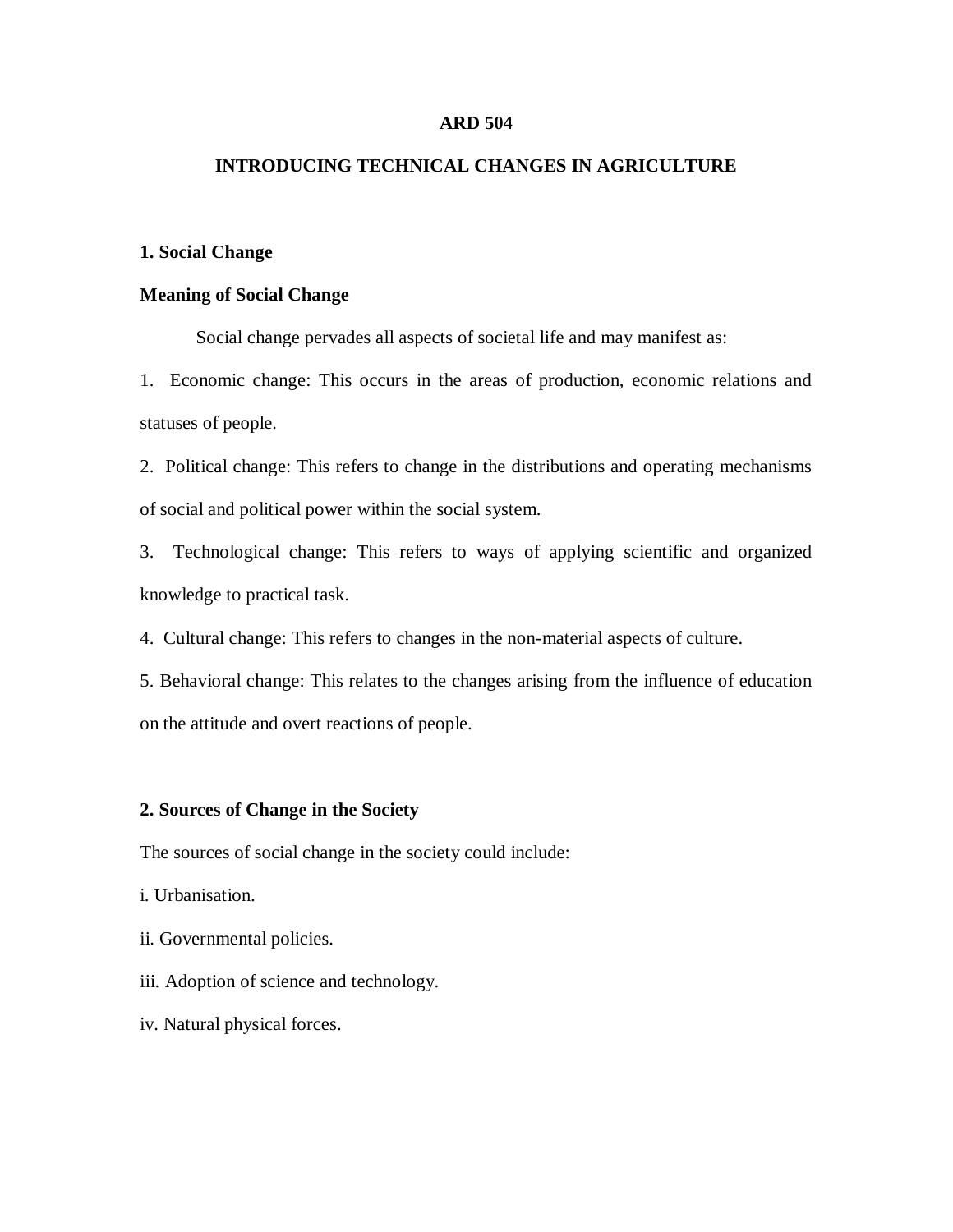# **3. Factors influencing Change in a Community**

- i. Migration and population changes
- ii. The culture and structure of society
- iii. Physical environmental factors
- iv. Influence of leaders

v. The attitudes and values of the people

vi. Needs of the people

vii. Relative isolation and contact

viii. The cultural base

#### **4. Basic Strategies for the Development and Transfer of Technology**

The following are three conceptual strategies for the development and transfer of technology:

a. **Trickle down strategy**: This strategy assumes that if a better idea at solving a given is discovered, the farming population will immediately accept it. Examples are use of condom, chemical fertilizer **(NPK)** and yam mini-set.

This strategy also assumes that if the new technology meets the content criteria within the scientific discipline, then the intended clientele will certainly accept it without question. Therefore, most researchers concentrate on decisions related only to the content of new technology. Similarly, University departments and for the most part, government ministries are organized along subject matter/discipline lines – agriculture, health, etc. This strategy has been found to be ineffective. It does not consider the many influences outside the technical discipline. This model is also known as the 'push-strategy'.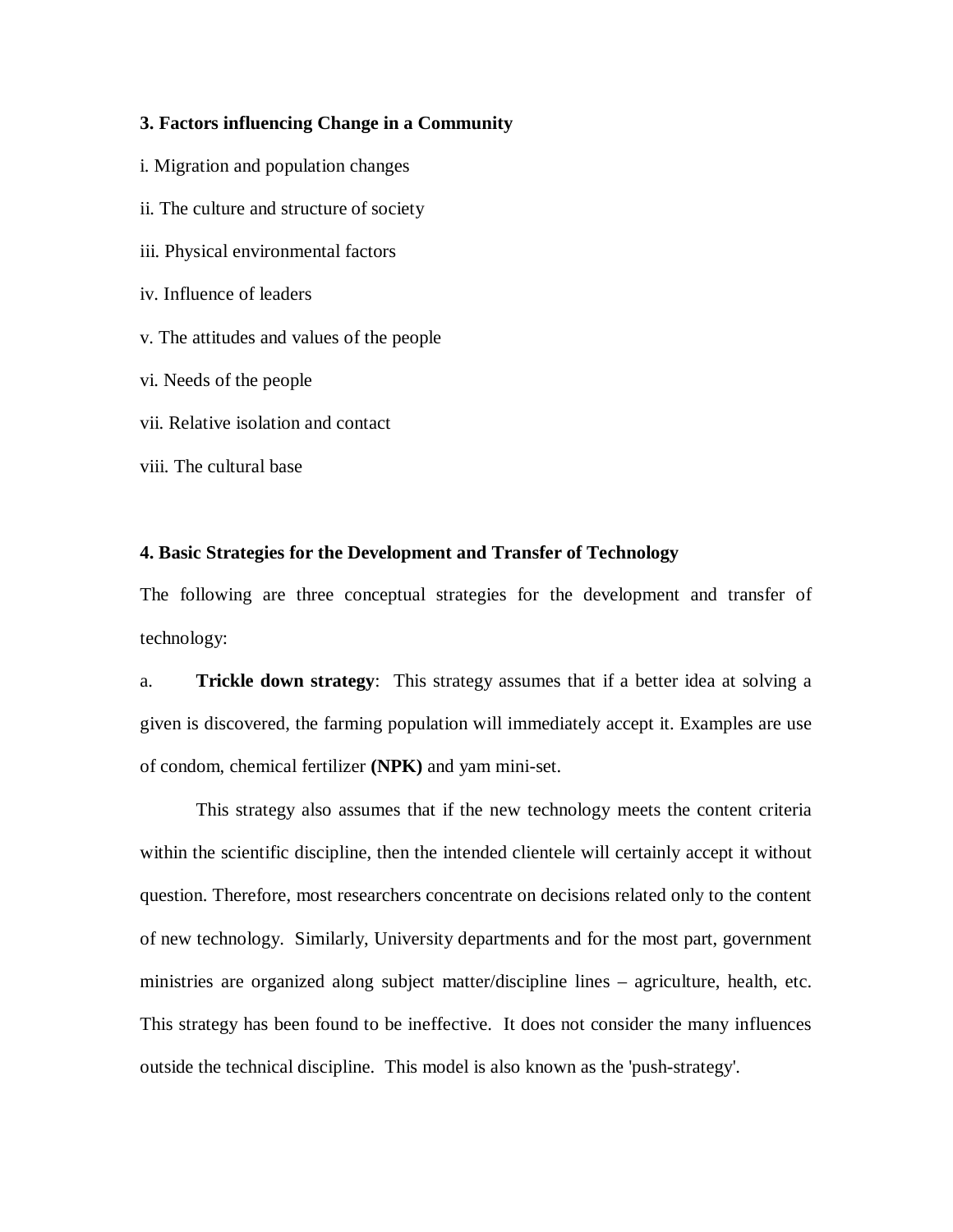b. **Planned research and dissemination strategy**: Due to the defects inherent in the trickle down strategy, two new elements were added to it by technology workers. First, they recognized a need for adaptation of discipline-oriented basic research in order for the clientele to be able to use the technology. The second new element is persuasion and mass dissemination designed to persuade the intended clientele to accept and use the new technology.

c. **Popular participation strategy**: There has been suggestion about popular participation in the planning and implementation of research programmes. The usual definition of popular participation is that the intended clientele is actively involved in the decision-making process in planning and implementing research programmes.

In practice, the popular participation strategy (or pull strategy) is impossible to implement in any large-scale programme for the development and transfer of technology. It is not possible to operate such extensive communication networks between the many clientele and the researchers. Secondly, the intended clientele in the rural (or urban as the case may be) lack the sophistication, confidence or desire to take active part in planning and implementing programmes.

#### **5. The Need for Participation**

The generation and transfer of new agricultural technology in many developing countries is characterized by a top-down approach with the marginalization of the peasant farmers in the vital decision-making process. Hence, this has led to the development and transfer of technologies and ideas that are quite incompatible with farmers' production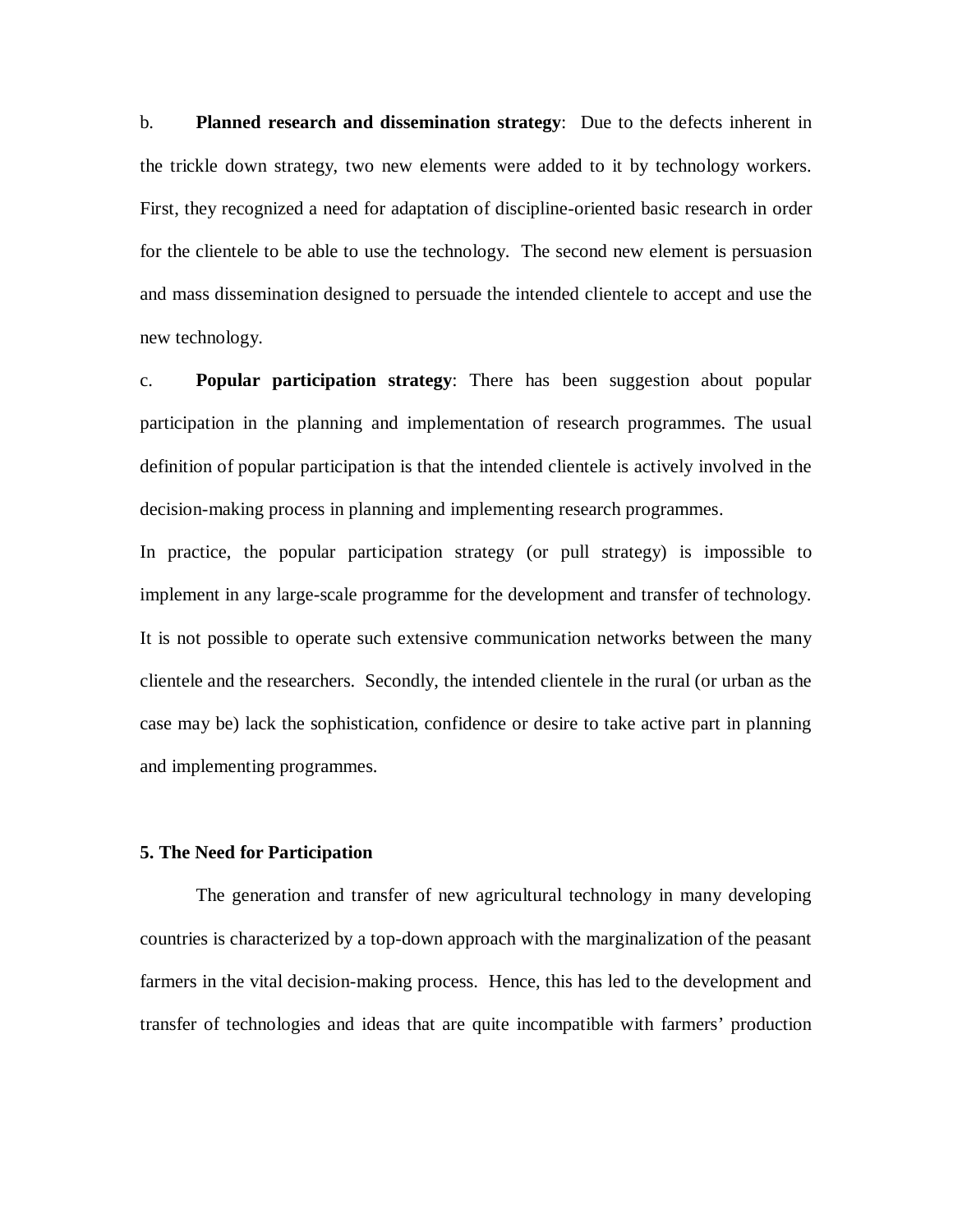environment. Consequently, the much expected production increases from the adoption and use of new ideas by farmers have not been realized.

However, facts have shown that formal institutions of agricultural research and extension around the world are not the sole agents of innovation and dissemination. Most agricultural technologies in use in the world today were developed and diffused by farmers. Farmers are innovative and always seeking to adapt to the changing demands of their environments, which is variable in time and space.

Due to the realization of the innovative behaviour of peasant farmers, there are calls for involvement of local people in programmes or interventions that seek to improve their social-welfare. This will afford the researchers, through participatory process, the opportunity of utilizing the Indigenous Technical Knowledge (ITK), in developing technologies that would be sustainable and acceptable to the local people.

Working with the local farmers can be advantageous in such respect as:

a. Scientists can learn the prevailing conditions existing in farmers' field, so that the information could be used for screening technology more effectively.

b. Learning the survival techniques adopted over the years by farm families. The survival techniques have ensured the continued subsistence of the farmers. But scientists in time part have derided such as "sub-optimal".

c. The predominant problems and constraints as faced, and defined, by the farm family.

d. Farmer reaction to research trials by finding out what they think of the technological interventions, as well as their reasons behind these reactions so that trials can also be evaluated using farmer criteria.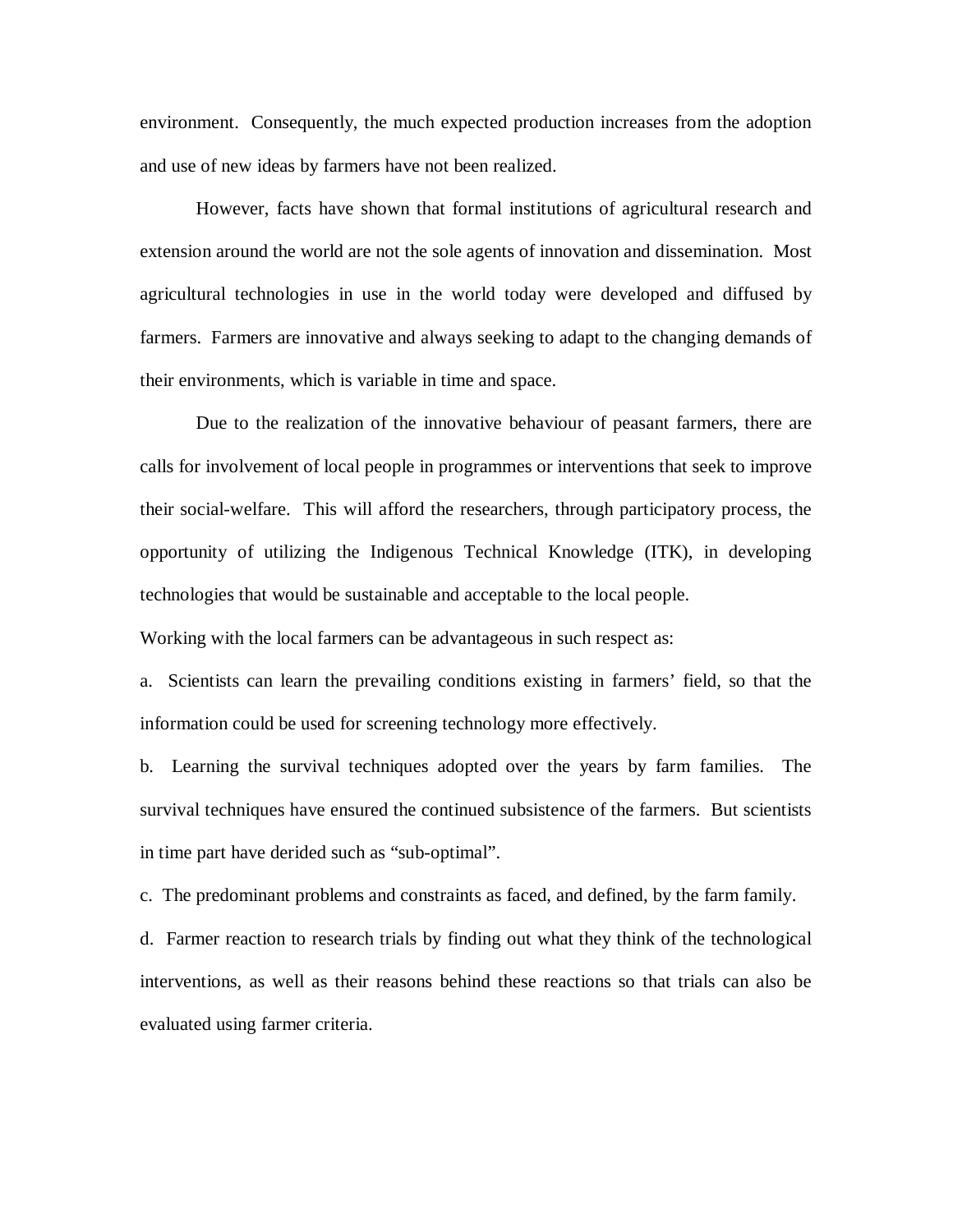e. The importance of women, the elderly, and children, in the various aspects of agricultural production cycles; and in household agricultural decision-making process.

f. Farmer field innovations, which researchers and extension workers may be able to multiply throughout the area or transfer to another similar agro-climatic area, with or without minor adaptations.

## 6. **Participatory Methodology**

## **Rationale**

1.Farmers continuously conduct their own trials, partially adopt and adapt technologies to their specific circumstances and spread innovations through their networks.

2.There are significant differences between the procedures of farmers' and research station experiments and their criteria for assessment.

3.Farmer experimentation is quicker and more able to accommodate changing circumstances and diversity than those of research scientists.

4.Farmers' own analysis of farming systems offers important insights, different from that of scientists.

Rapid rural appraisal was tailored towards active learning from the people, data gathering, and analysis.

# Principles

5. Reversal of learning: Learning from local people, not just mere transmission of knowledge to them.

6. Rapid and progressive learning with the emphasis on flexibility and adaptation, not blueprint learning.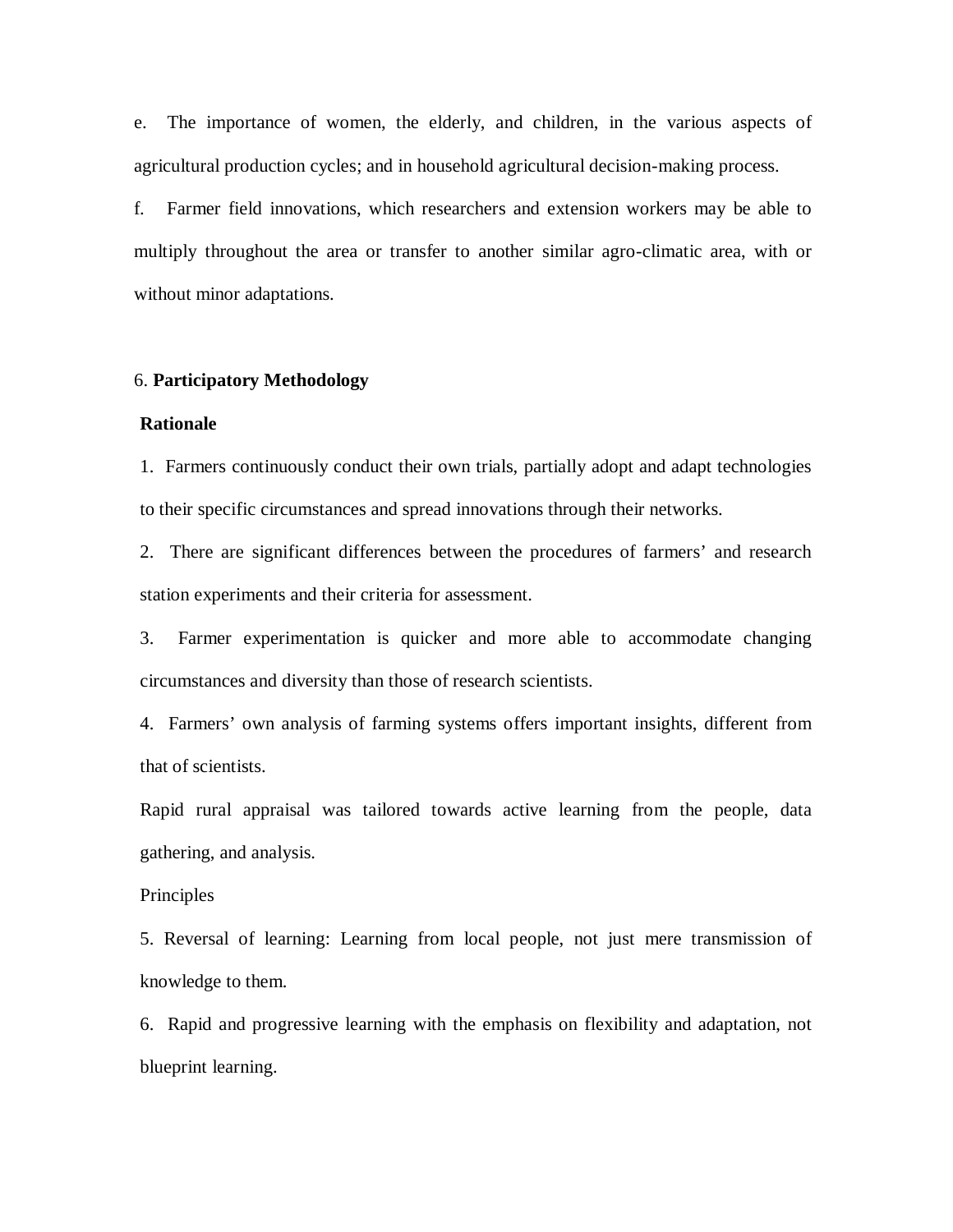7. Offsetting biases: particularly the centralist biases of rural development tourism.

8. Optimising tradeoffs: between quality, relevance accuracy and timeliness.

9. Triangulation. Learning from several sources and disciplines.

10. Seeking the expression and analysis of complexity and diversity (emphasizing variation over statistical averages and norms).

# **7. Core principles of participatory rural appraisal**

The core principles are tailored toward involving the people in data gathering, analysis and interpreting the data.

1. "Handing over the stick": surrendering authority to local people in learning processes.

2. Self-critical awareness: critical examination by and of facilitators of their own roles and learning.

3. Personal responsibility: use your own best judgement at all times.

4. Sharing of ideas and information. From these principles has gradually emerged the view of PRA not just as a useful research methodology, but also as a way of stimulating a more general process of political change and empowerment.

## **8. The Concept of Target Population (Clientele Targeting)**

The conventional diffusion research assumes that the target population is homogenous in nature. This is not the case. The farming population are never perfectly homogenous. Homogeneity must always be determined to the purpose of the planned intervention, that is, target audience (that has the need) must be carefully identified and segmented.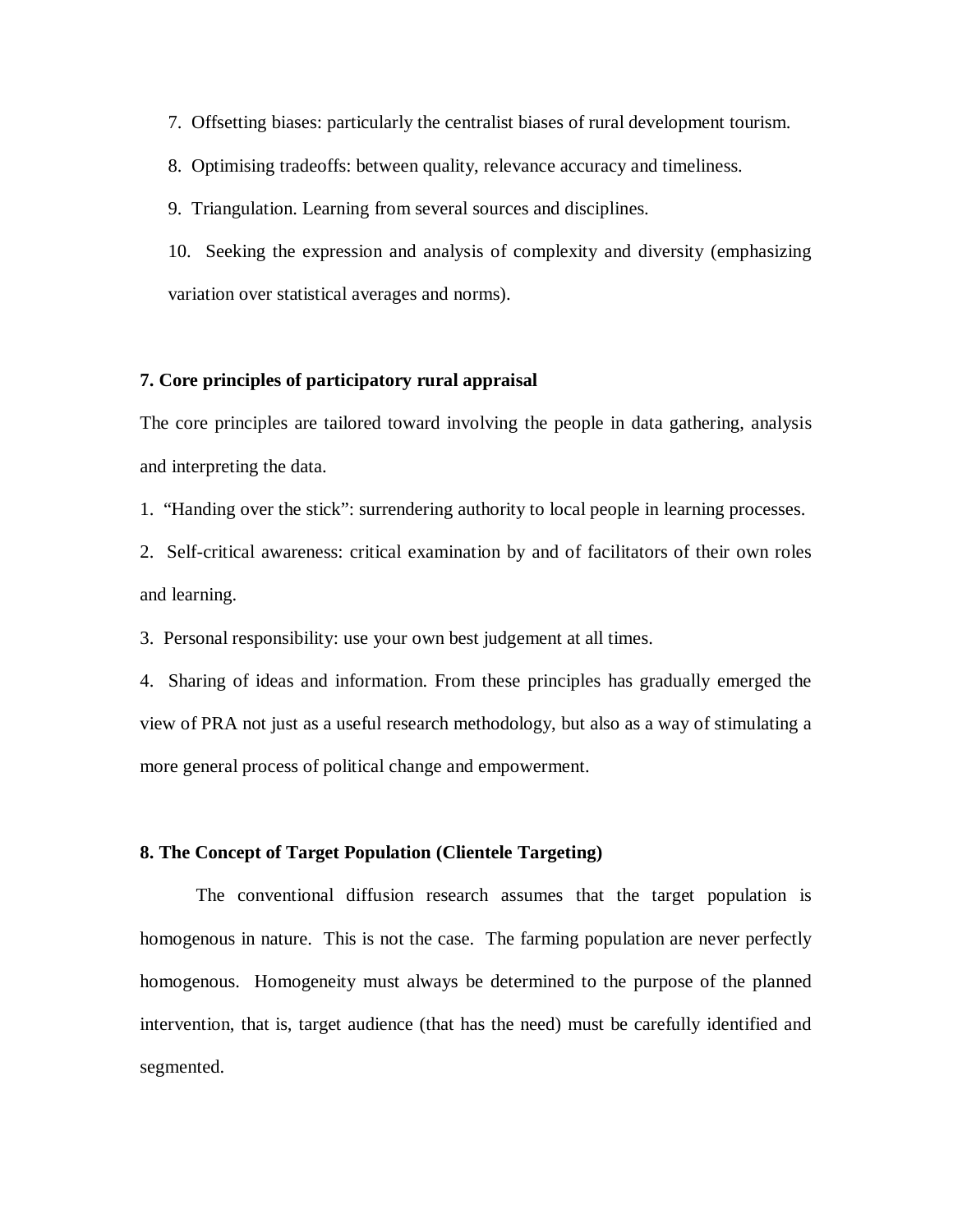The following reasons can form the basis for heterogeneity in a farming population.

1. Psychological characteristics: Farmers differ in the extent to which they are intelligent, keen, or interested, and in the extent to which they need to excel. There is no denying that people are born different with respect to mental powers and ability to make an effort to succeed.

2. Life cycle differences: Farm households differ according to age of children, role of children in the farm enterprise, which could influence/or relate to the progressiveness of farmers and the search for expansion of the farm enterprises.

3. Group norms: Societal norms and values play crucial role in the adoption of technical innovation. Norms sometimes aid the dissemination of technologies among the people, while in other cases it inhibits the people from accepting new technologies. Some farmers belong to highly dynamic groups with norms that foster change and innovativeness. Leaders will be chosen for their ability to guide the change process. In other groups, leaders are sometimes selected for their embodiment of traditional values.

4. Access to resources: Access to land, capital, inputs, credit, etc. determine to an extent whether a particular innovation is possible. Most innovations require resources, in terms of investment and credit, labour, or and land. Even using the same quantity and mix of resources in a new way requires changes in time allocation and energy expenditures. Farmers differ a great deal in access to these resources or to the institutions controlling them. Women and the elderly have less/no access to some of these production resources.

Most diffusion studies found that innovative farmers most times, have a higher access to resources to the detriment of other farmers. These innovative farmers are therefore, better able to adopt innovations and can afford to run the risk of innovations.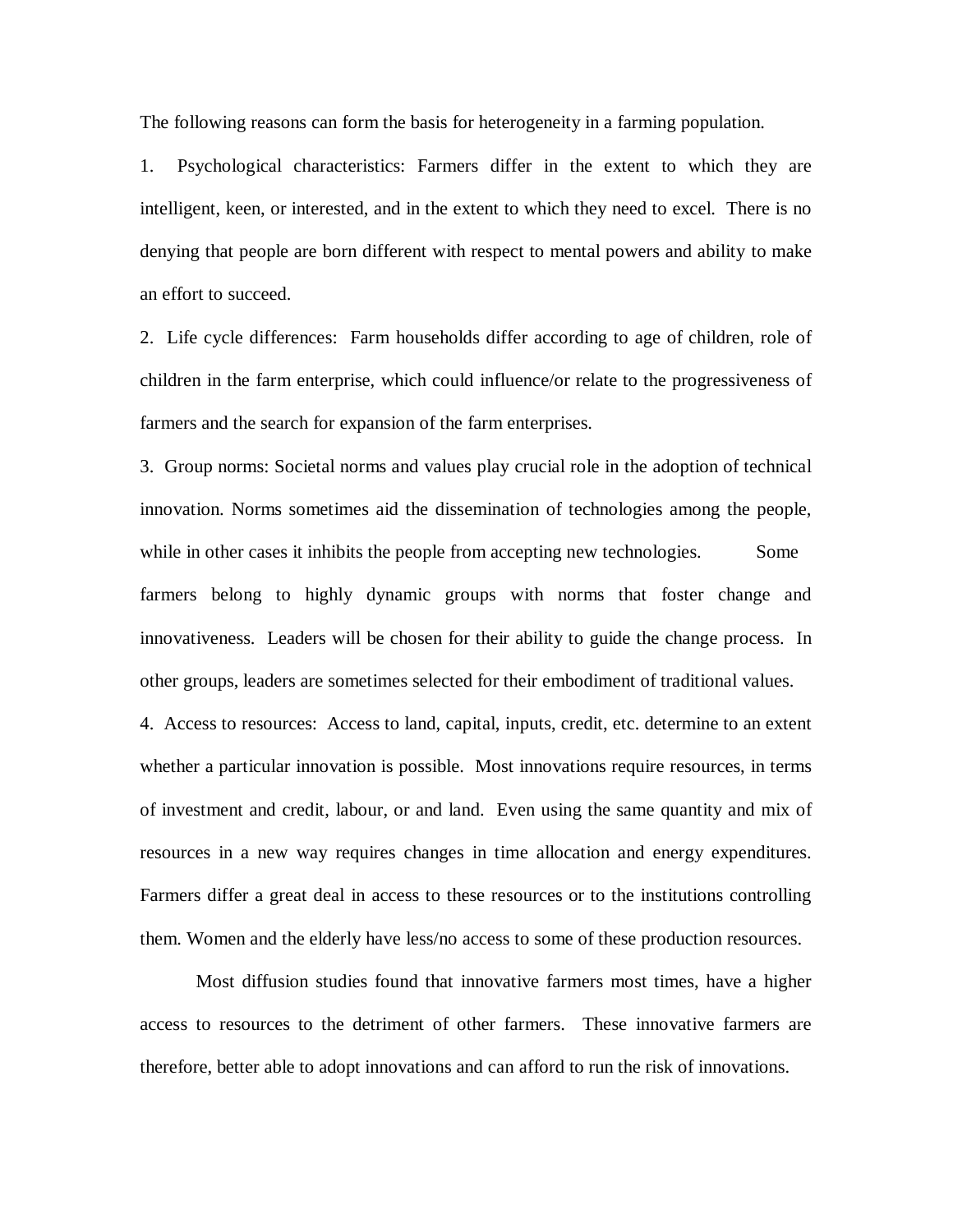5. Access to information: Progressive farmers usually have higher access to information and to new ideas than other farmers. Such information are market price, new varieties of seeds, agronomic practices, etc. Innovative farmers know more and have more ways of evaluating an innovation, quite apart from hearing about it earlier.

When a population is less homogenous, the innovation does not mean the same for every farmer. An innovation may not be appropriate, for example, to the Laggards. This means that people who do not adopt an innovation are wrongly classified into a group they marginally or do not belong.

A weakness in some developing countries extension framework is the concept of progressive farmer strategy. This strategy assumes that the farming population is homogenous and any innovation is thought to be relevant for all the farmers. The only aspect in which the farmers differ, according to the progressive farmer strategy is their innovativeness, that is, their eagerness to adopt new ideas. Farmers differ in some mental capacity, or attitudes. Most extensionists will feel they are entirely justified in going to those who are keen, who help themselves and therefore, deserve to be helped.

The progressive farmer strategy does not consider possible differences in access to resources, which make an innovation marginally relevant or keep it out of reach of certain categories of farmers. This is a serious flaw in the progressive farmer approach, which has led to the neglect of the resource-poor farmers.

The progressive farmer strategy is only useful when groups of identified farmers are considered homogenous and the innovations were developed to suit the characteristics of the homogenous categories.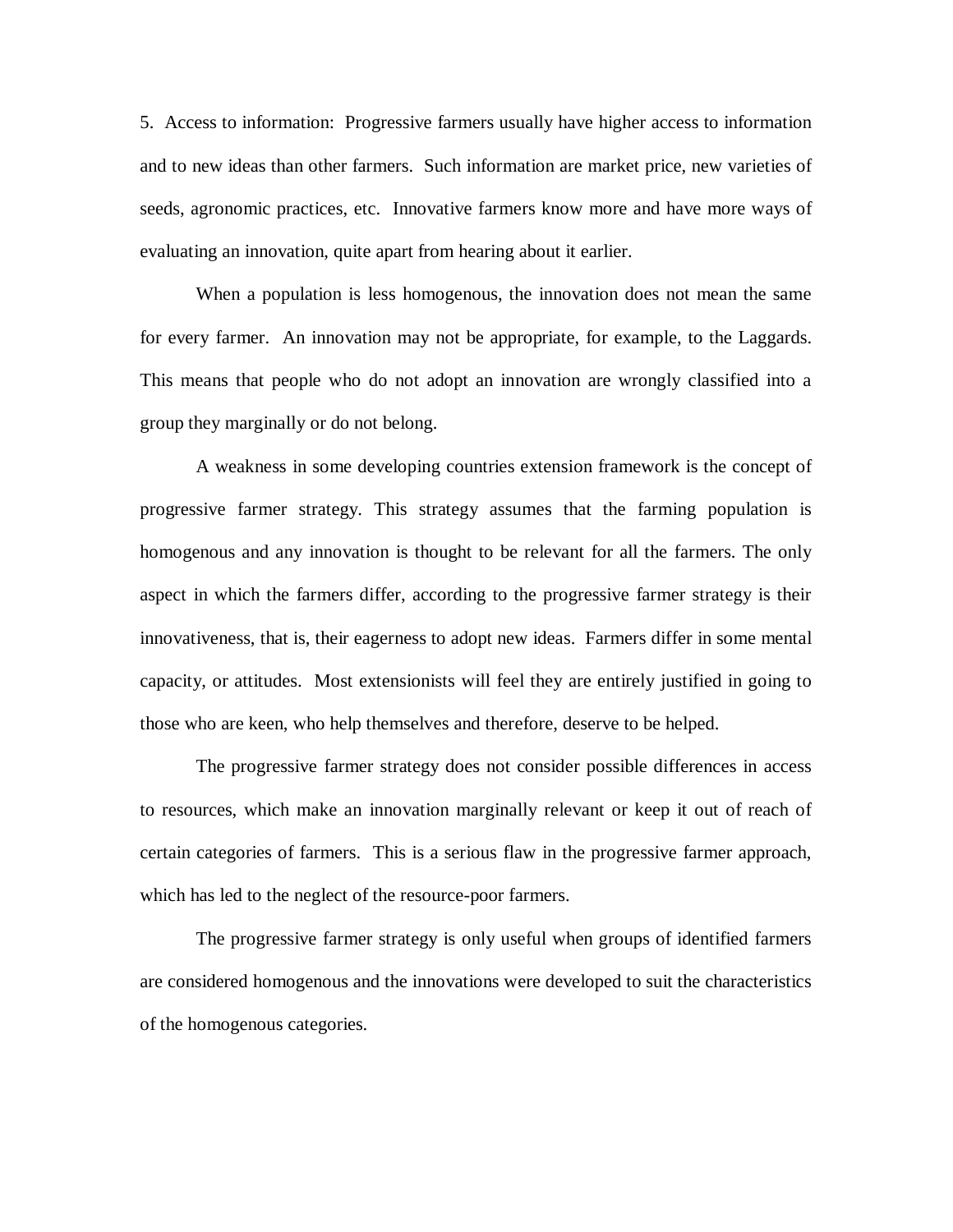# **9. The Principles of Target Categorisation**

Enhancing the adoption of any innovation requires a systematic practical approach. The approach involves:

1. Using relevant variables to segment a heterogeneous population into categories in such a way that variance in those variables is maximized between the categories and minimized within them.

2. Analyze people within each category on aspects, which are salient to decision making about interventions (e.g. communication channels through which members of the category can be reached; the communication content which could lead to their voluntary change).

3. Design intervention programme content and strategy based on the information gathered in stage two.

4. Testing of the content and strategy with representative members of the target category.

5. Mount the intervention to cover the intended target category selectively. This is the essence of the target category approach.

#### **10. Concept of Poverty**

#### **Defining Poverty**

- Poverty consists of physiological and social deprivations.

- Physiological deprivation refers to an inability to achieve basic material and physiological needs.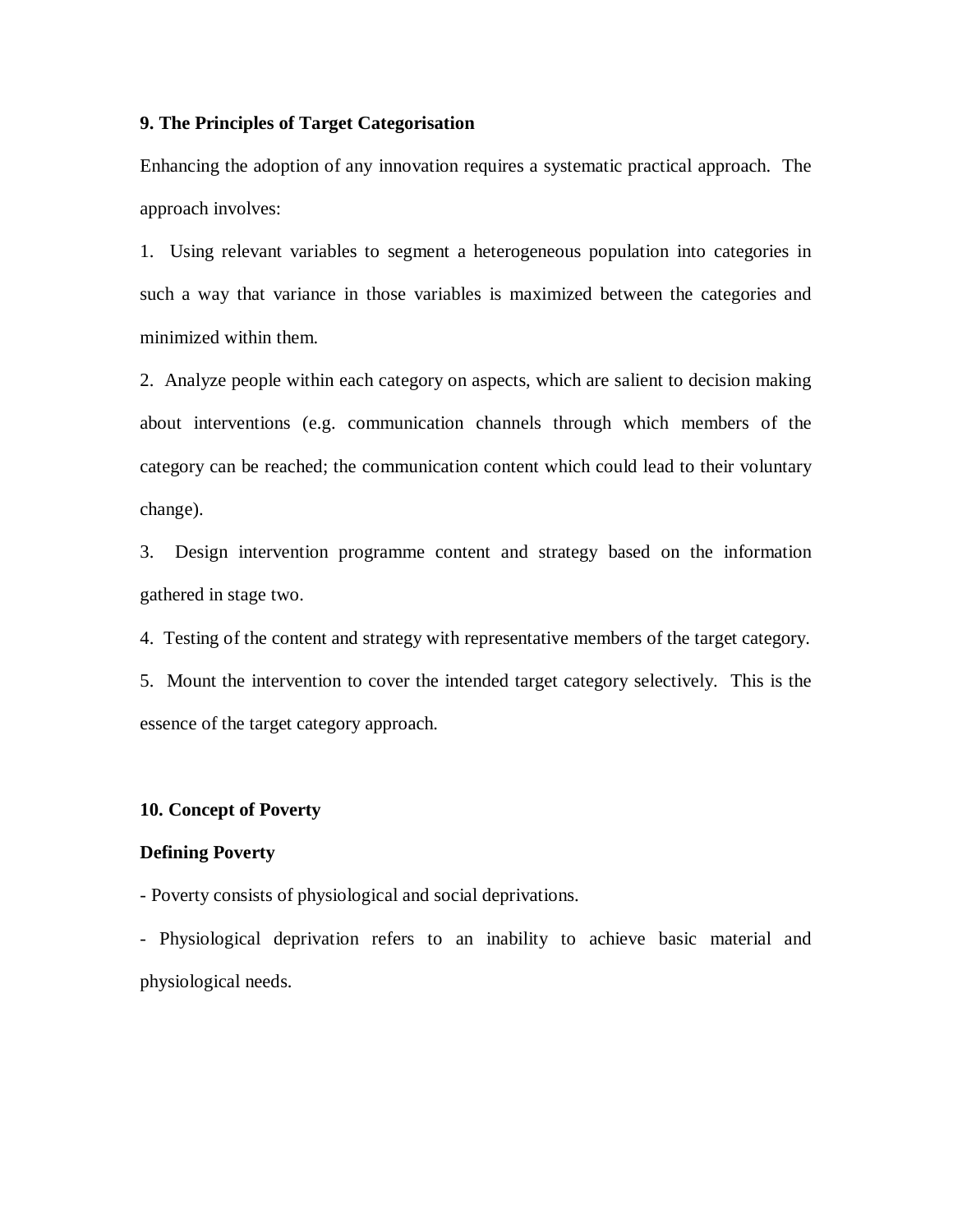- This can be measured either as a lack of income, which limits access to food and education, health, housing, water, sanitation services, high-quality diet rich in micronutrients, and health status.

- Diet quality is crucial to individual well-being, particularly for girls, women, and infants.

- Income and achievements correlate, imperfectly. For example, households with relatively high-income consumption levels often contain individuals who do not get enough of the right type of food to stave off hunger, anemia, goiter, or death. This can occur because of lack of information (for example, household leaders do not realise the value of girls' diets are low in iron), preferences (there may be a deliberate bias toward education for boys at the expense of girls), or an inability to use income to purchase inputs required for well-being (for example, sanitation services that cannot be purchased in the market).

- Income and consumption measures are employed to assess physiological deprivation. However, nutrition indicators based on the height and weight of young children are often used as simpler measures of physiological deprivation.

- Social deprivation is assessed at the individual or community level. It refers to an absence of elements that are empowering (e.g. autonomy, time, information, dignity, and self-esteem).

- Lack of empowerment is reflected in exclusion from important decision-making processes, even when the outcomes are of considerable importance to the poor. E.g., decisions about public investments in the local community, management of common properties, and priorities for agricultural research and extension.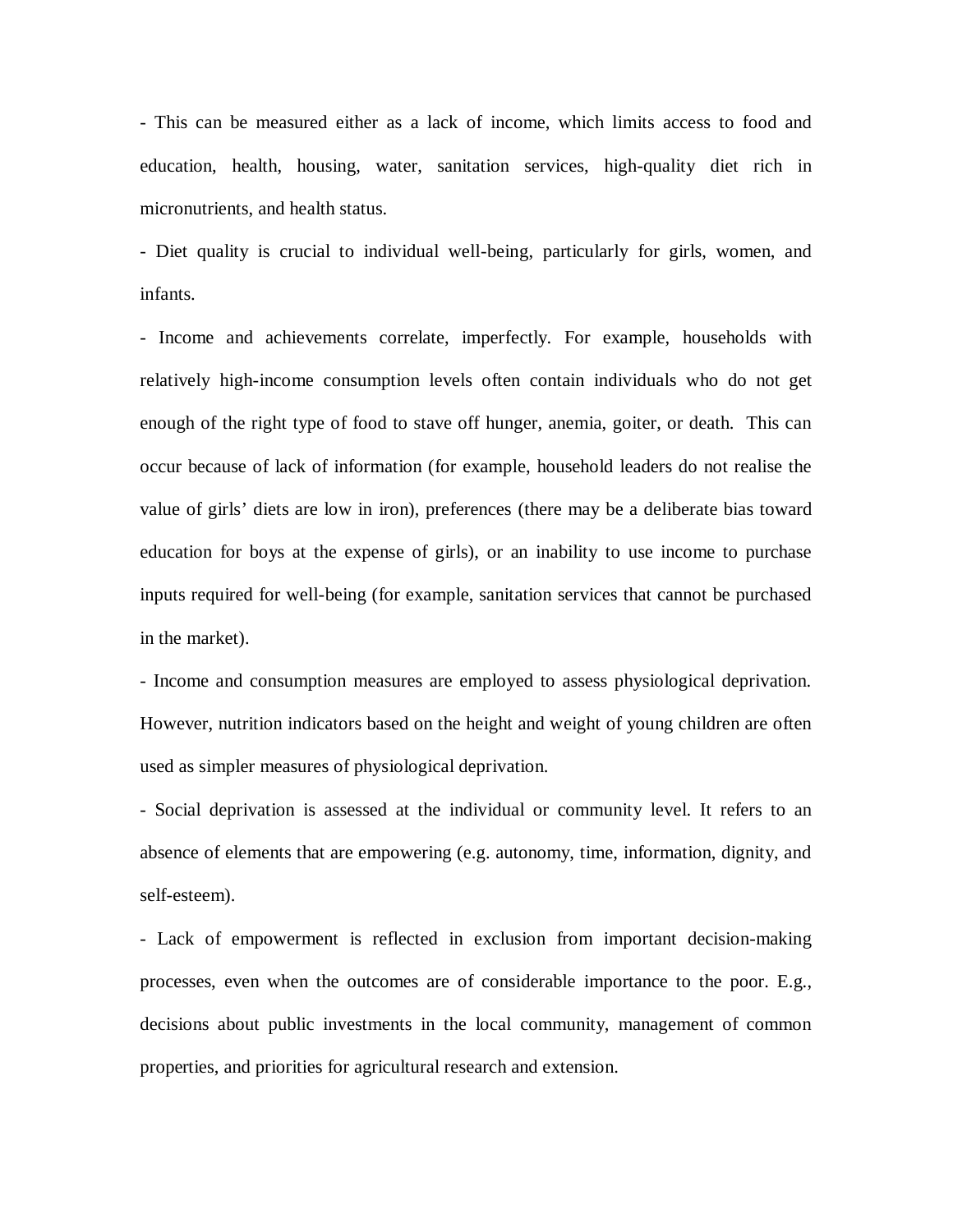- The physiological and social deprivations interact in a vicious cycle. For example, increased empowerment leading to greater income-earning ability, which leads to greater power, and so on.

# **11. How Agricultural Research can Benefit the Poor Farmers**

1. Research can help poor farmers directly through increased own-farm production by providing more food and nutrients for personal consumption and increasing the output of marketed products for greater farm income.

2. Poor farmers can gain greater agricultural employment opportunities and higher wages within the regions that adopt improved technologies.

3. The poor can have opportunities to migrate to other agricultural regions.

4. Growth in the rural and urban non-farm economy induced by more rapid agricultural growth can benefit a wide range of rural and urban poor people.

5. Research can lead to lower food prices for all consumers, whether from rural or urban areas.

6. Research can lead to greater physical and economic access to crops that are high in nutrients and crucial to the well-being of the poor especially poor women.

7. Research can empower the poor by increasing their access to decision making processes, enhancing their capacity for collective action and reducing their vulnerability to economic shocks via asset accumulation.

## **12. Strategies for Poor Farmers' Agricultural Research**